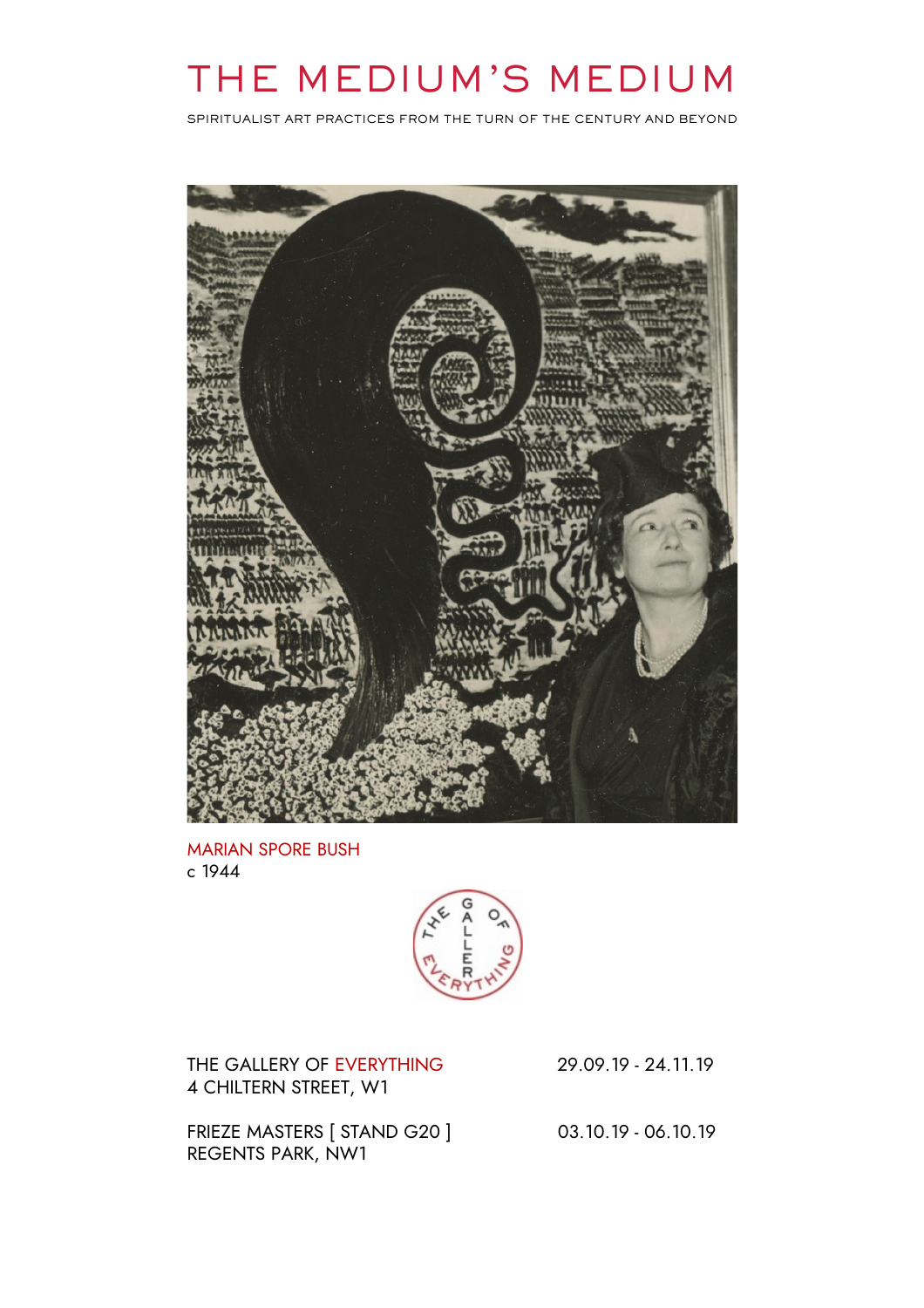The advent of spiritualist art-making in the 19th and early 20th century is emerging as an important addition to the art historical canon. For many years, the strange scribblings, obscure symmetries, figurative imaginings and floral bouquets transmitted from socalled *other worlds*, were overlooked - even ignored - by the cultural mainstream.

In recent years there has been a significant shift. Exhibitions of Hilma af Klint and Emma Kunz at the Serpentine Galleries, and Georgiana Houghton at the Courtauld Institute of Art, have revealed the impact of Spiritualism far beyond Kazimir Malevich and Piet Mondrian.

Yet these high-profile narratives remain silent on the spiritual essentiality of the material, focussing instead on feminism and abstraction. This critical omission denies art history one of its most radical and forgotten steps. For it was the visuals of Spiritualism which switched artists across turn-of-the-century Europe and America onto a new improvised methodology.

Opening on 29th September 2019, The Gallery of Everything will present THE MEDIUM'S MEDIUM: a curated survey of late 19th and early 20th century visual Spiritualism. This broad examination of rare historical drawings and paintings will include over twenty artists at its booth at Frieze Masters, alongside a contemporary installation inside the Marylebone space.

Rather than impose a fixed narrative, the project will encourage viewer's to experience the material on its own terms, allowing the work to define its own meaning (as it did to its makers). The display will also contextualise Spiritualism's influence on other artists through Surrealism and Art Brut, and emphasis its connection to other movements, from Occultism to Art Deco.

Considered in this light, spiritualist art-making is revealed as a new pathway into our understanding of 20th century Modernism, and a lateral entry-point for contemporary artists today.

Press: Rebecca Ward +44 7977 071 450 // rebecca@rebeccaward.co.uk

> Press Office +44 20 7957 5323 // pr@musevery.com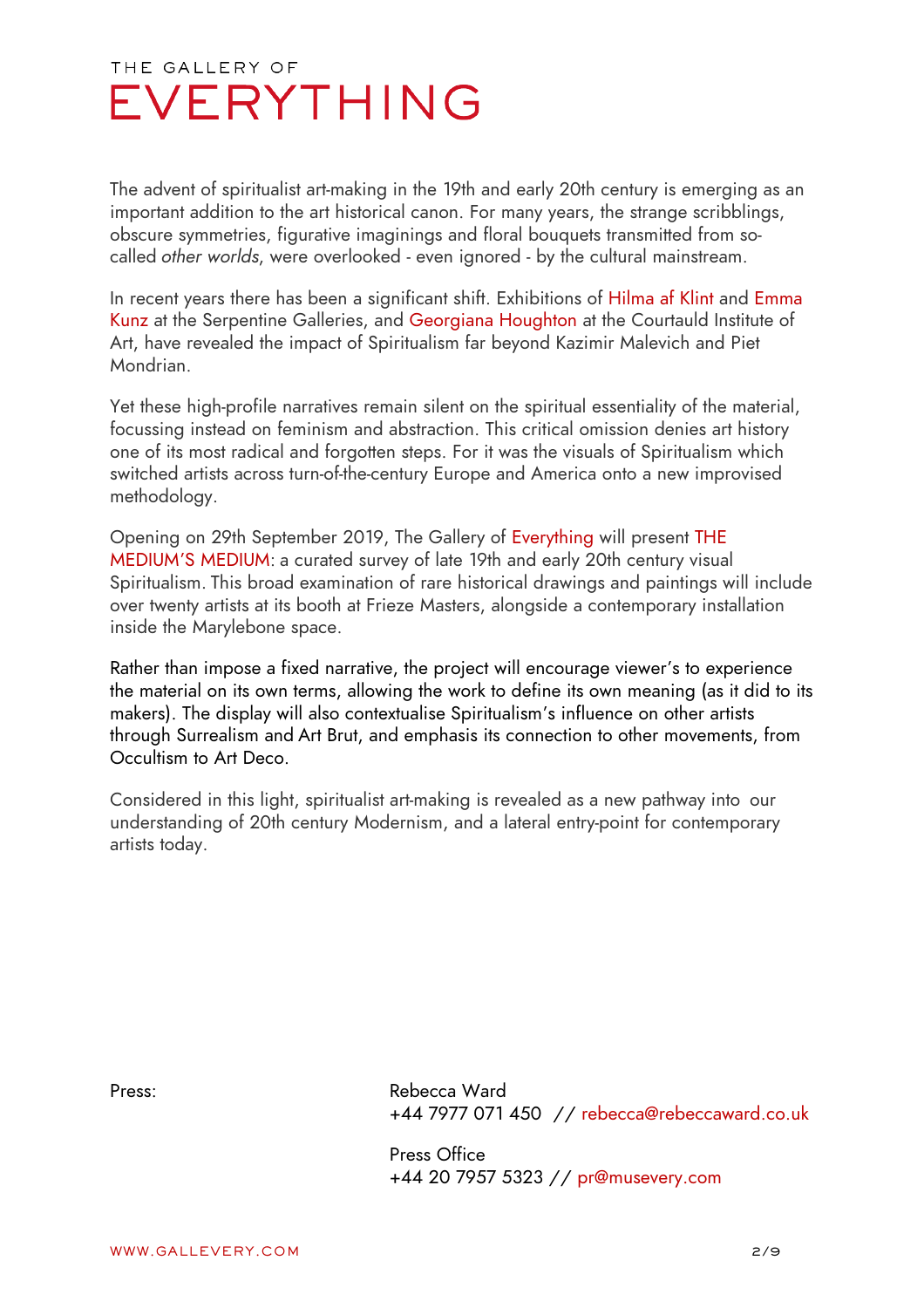### THE GALLERY OF EVERYTHING

4 Chiltern Street, London W1

#### OPENING 4pm, Sunday September 29th 2019

THE MEDIUM'S MEDIUM opens at The Gallery of Everything in Chiltern Street with a contemporary examination of Spiritualism.

The installation will include material from the 1950s to the present day, including contributions by artists Tony Oursler, Jan Švankmajer, Eva Švankmajerová and Shannon Taggart.

#### Jan Švankmajer & Eva Švankmajerová

Surrealist filmmaker Jan Švankmajer and his wife, painter Eva Švankmajerová, were personal and professional partners for almost half a century. These two formidable Czechoslovakian artists were drawn to Spiritualism; and the movement is central to their prolific output.

The Gallery of Everything will present a rarely seen body of work, featuring guided drawings and paintings by both artists. Executed prior to her demise in 2005, Švankmajerová's artworks are attributed to a divine force; whereas Švankmajer's drawings, created intermittently over the last decade, are often attributed to his beloved (and deceased) spouse.

Complementing their work, considerable space will also be given over to the 20th century Czech mediumistic practices long championed by this artistic couple.

#### Shannon Taggart

Photographer Shannon Taggart has spent almost twenty years documenting fragments of spiritualist subculture and shedding light on concurrent practices.

In this, her first major UK exhibition, a limited edition of photographs will be available from *Séance*, her inaugural monograph (also available in preview copies throughout the show).

#### Tony Oursler

The Gallery of Everything welcomes multi-disciplinary artist Tony Oursler, whose critically acclaimed *Imponderable* collection revolves around turn-of-the-century mysticism.

Oursler will support the project with a performative commentary on the artists featured in the show and his own lifelong fascination with Spiritualism and its offshoots.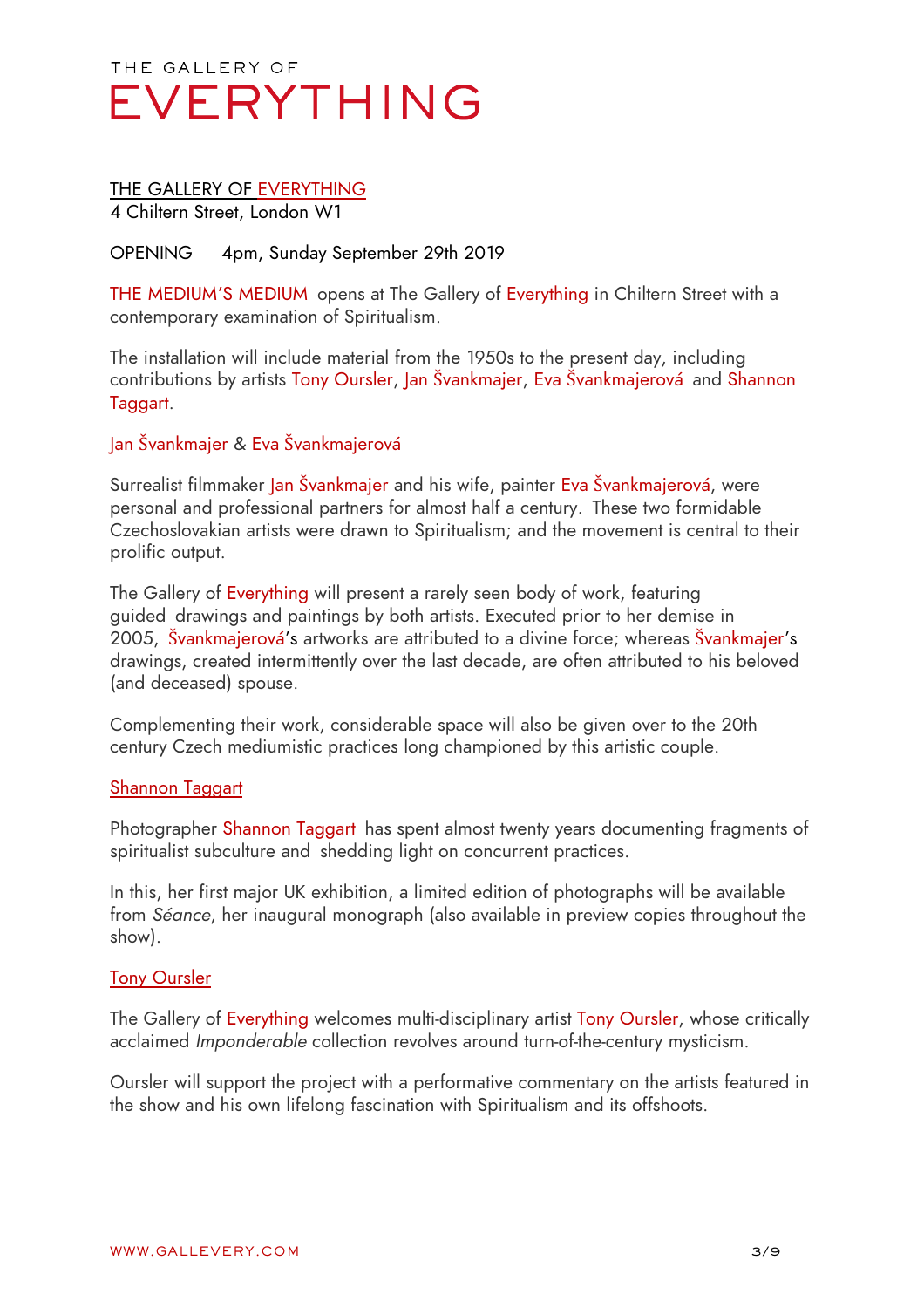#### FRIEZE MASTERS [ Booth G20 ] Regents Park, London NW1

#### OPENING 11am, Wednesday 3rd October 2019

THE MEDIUM'S MEDIUM continues at The Gallery of Everything at Frieze Masters with a survey of early manifestations of spiritualist art in an installation featuring over twenty makers.

#### František Jaroslav Pecka

Central to the display, the mesmeric portraits of Czech palaeontologist, František Jaroslav Pecka. Previously unseen either by local spiritualist or artistic circles, these rediscovered watercolours depict mystical figures, channelled from above and bathed in swirls of colour. Artworks by Frantisek Jaroslav Pecka are now available for sale for the first time in the UK.

#### Marian Spore Bush

Also featured on the booth, the astounding monochromatic visions of Marian Spore Bush, the mystical socialite whose visionary work was lauded by renowned cynic Harry Houdini - and who came to be displayed prominently in New York and London of the 1940s. These works are almost never available and will also be included on the booth.

#### Madge Gill

Monochrome cards and a rare calico scroll by Madge Gill will also be on view. These will recall the mid-century South London medium whose channelled output was celebrated during her lifetime at the Whitechapel Gallery, and more recently, at the William Morris Gallery.

#### Heinrich Nüsslein + Fleury-Joseph Crepin + Augustin Lesage

Other material will reflect architectural visions of the *infinite other*, including the ephemeral palaces of German autodidact Heinrich Nüsslein and the pointillist temples of miner Fleury-Joseph Crepin. His associate, Augustin Lesage - the most known spiritualist painter - will be present in the form of a large-scale performative ascension, rarely seen outside museums.

#### Other Makers

An assembly of exemplary mid-century material will include interpretations of séances by Raphaël Lonné and chalk visions by Austin Osman Spare, with Marguerite Burnat-Provins, Fernand Desmoulin, Ernst Josephson, Hilma af Klint, Emma Kunz and Victor Simon.

A number of talks will be held during and after Frieze Week related to the material on display. For more information, please visit the gallery website: www.gallevery.com.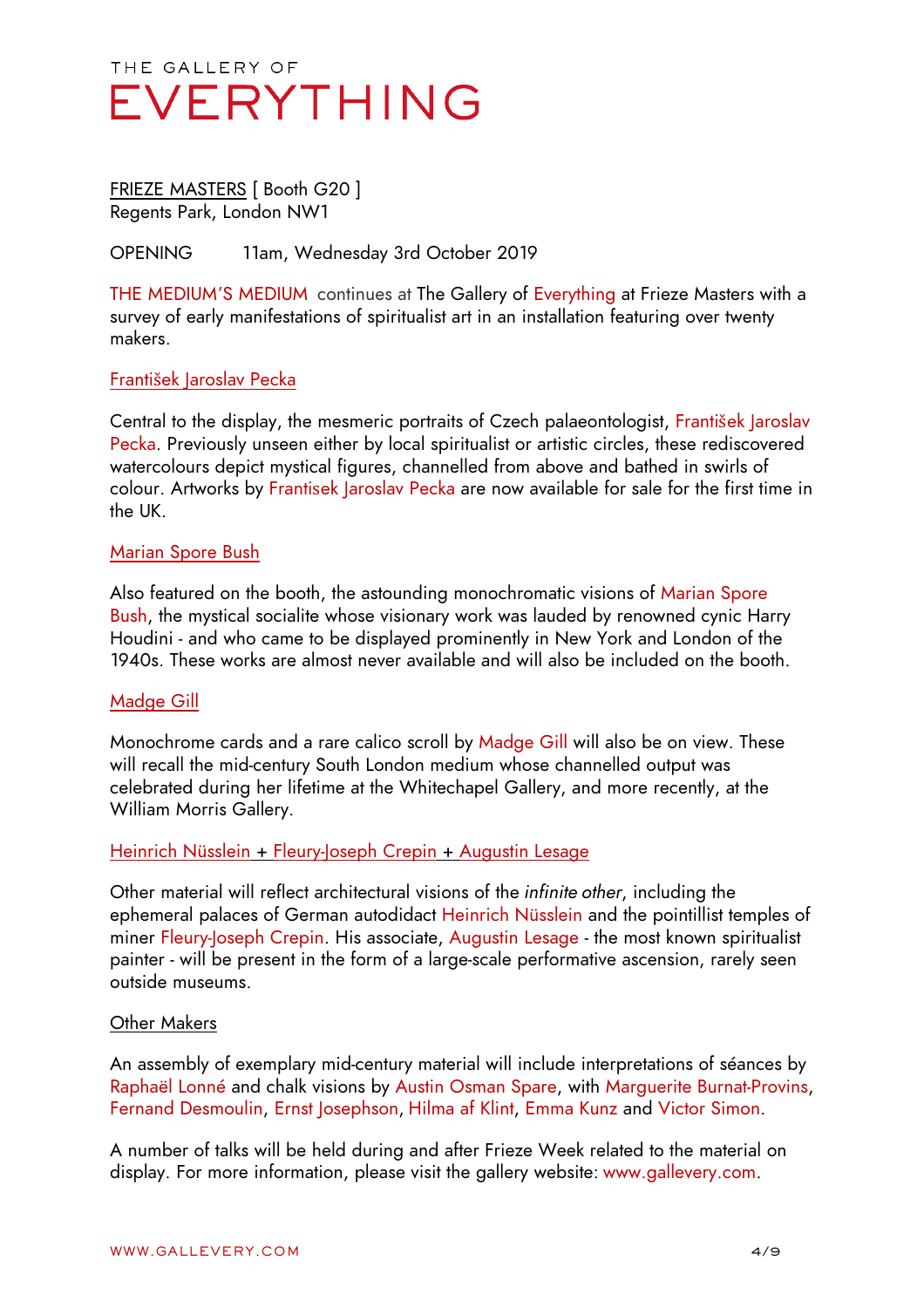Spiritualism is a movement - sometimes considered a religion - which centres around communication with, and on behalf of, the dead.

Although interest in the afterlife predates the earliest written texts, Spiritualism as it is formally known began only in the mid 1800s. The movement spread rapidly across Europe and America, its growth associated with loss of life due to disease and war.

Independent spiritualist colleges and societies emerged to bring local believers together. These organisations created communities through regular meetings and correspondence. They provided mediumship services, fostered greater understanding and developed a scientific basis for study. They also challenged fraudsters.

Spiritualist champions included writers Sir Arthur Conan Doyle and Victor Hugo. Artists drew significant inspiration from the connections to writer and artist William Blake, and the philosophies of Emmanuel Swedenborg and Franz Anton Mesmer.

Other movements grew out of the spiritualist tradition, including Theosophy, founded by (Madame) Helena Blavatsky in 1875, and Anthroposophy, founded by Rudolf Steiner in 1912. Spiritualism itself peaked in the early 20th century, at which time it is reported to have had several million followers and practitioners worldwide.

Visualisations date back to the earliest days of Spiritualism. Drawn and painted images range from fast instinctive mark-making to considered painterly compositions. Many feature manifestations or interpretations of spirits, figurations of specific spirit guides, divine architecture in the form of temples and palaces, as well as automatic writings.

Some of the most unusual visual material predates formal abstraction with its representation of an unknowable cosmos. More traditional visualisations draw their inspiration from world religions and known biblical and other published illustrations.

The impulse common to most spiritualist art-makers combines a search for a universal truth with the submission to another (usually higher) power. The resultant images are not necessarily made by the makers, but with them, and in some cases, through them.

Even among the formal artists, few spiritualist image-makers considered their work to be art. For the majority, it was the result of investigations into, or evidence of, the spirit world. Historic work was rarely preserved, unless archived within of the spiritualist societies.

Notable exceptions are those artists championed by the surrealists, notably André Breton, and by Jean Dubuffet, who incorporated many authors into his evolving Art Brut project.

Spiritualism continues today, with colleges and societies around the world.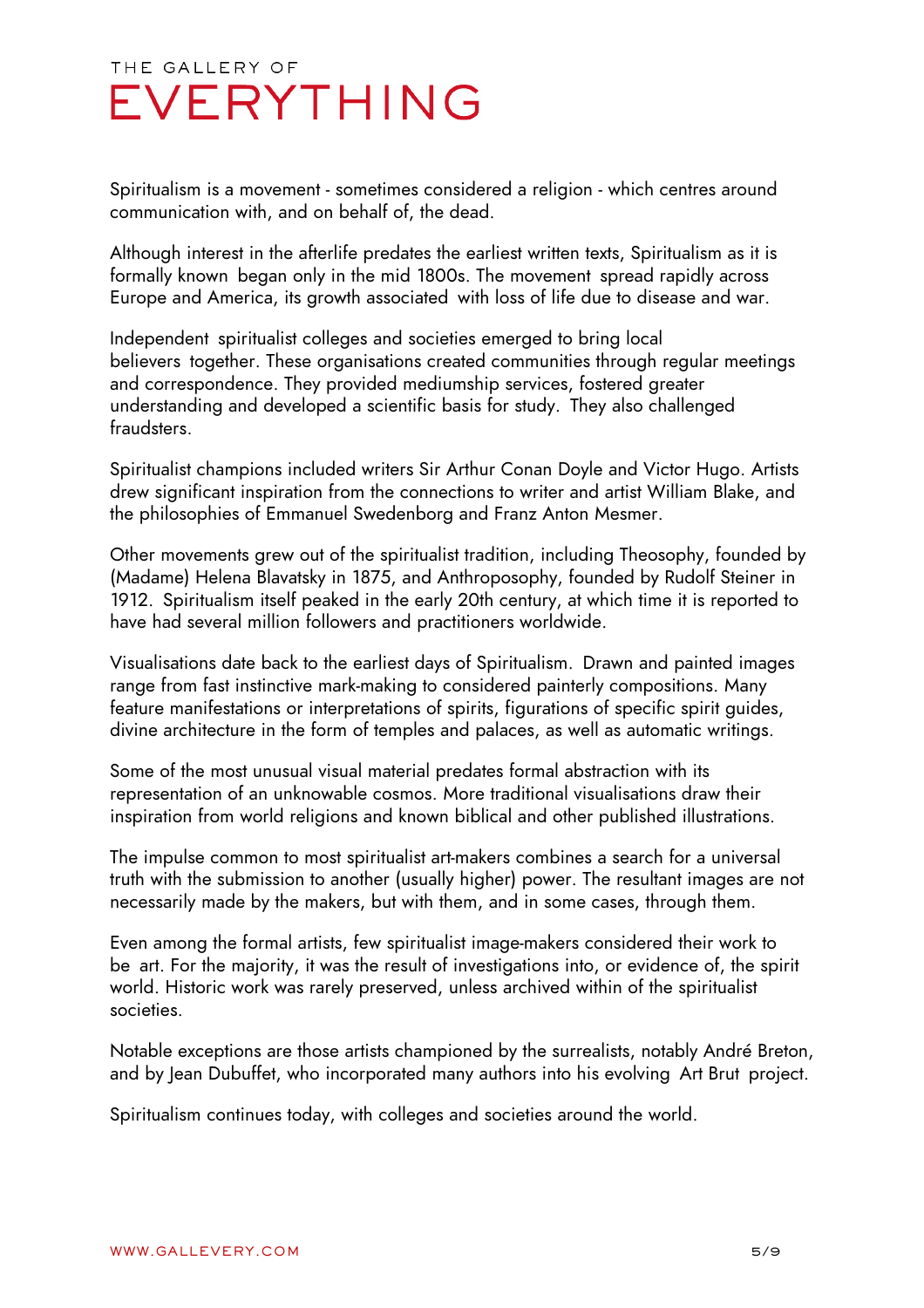#### **ARTISTS**

Anonymous (Železničář) (unknown) Marguerite Burnat -Provins (1972 -1952) Fleury -Joseph Cr épin (1875 -1948) Fernand Desmoulin (18563 -1956 Svetlana Dressen ( b 1944) Eva Droppova (b 1936) Madame Favre ( unk nown) Olga Fr öbe -Kapteyn (1881 -1962) Madge Gill (1882 -1961) V áclav Groul (1888 -1975) Anna Haskel (1864 -unkown) Margarethe Held (1894 -1981) Gertrude Honzatko -Mediz (1893 -1975) Ernst Josephson (1851 -1906) Nina Karasek (1883 -1933) Hilma af Klint (1862 -1944) Vlasta Kodríková (1929 -2011) Josef Kotzian (1889 -1960) Joseph Krygel (unknown) Emma Kunz (1892 -1963) Augustin Lesage (1876 -1954) Rapha ël Lonn é(1910 -1989) Heinrich N üsslein (1879 -1947) Tony Oursler ( b 1957) Franti šek Jaroslav Pecka (1878 -1860) Victor Simon (1803 -1976) Austin Osman Spare (1886 -1956) Marian Spore Bush (1878 -1946) Jan Švankmajer ( b 1934) Eva Švankmajerov á(1940 -2005) Shannon Taggart ( b 1977) Comte de Tromelin (1850 -1920) Agatha Wojciechowsky (1896 -1986) Henriette Z éphir (1920 -2012)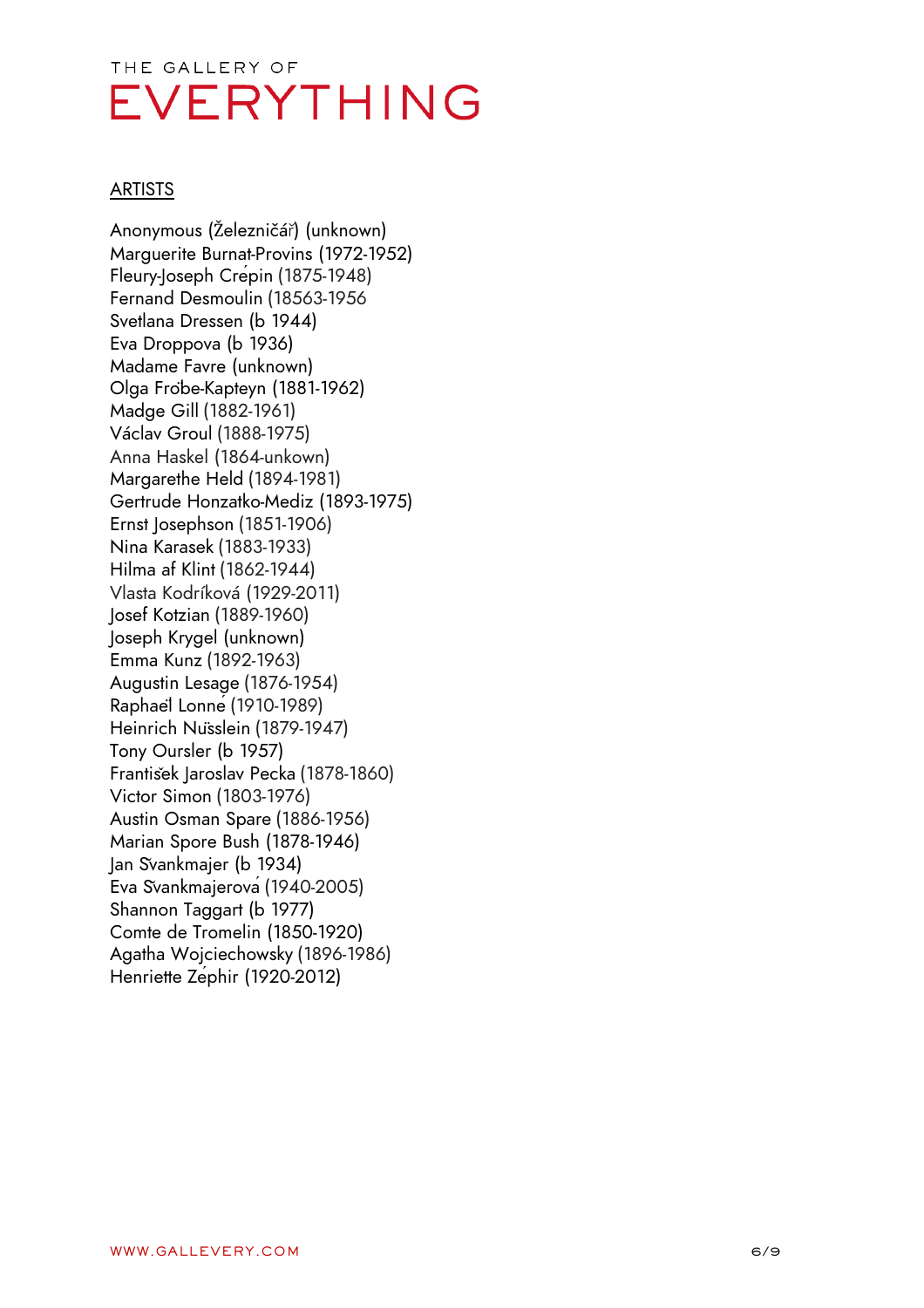#### THE GALLERY OF EVERYTHING www.gallevery.com

The Gallery of Everything is a commercial space for non-academic artists, private artmakers and other alternative creators.

An initiative of The Museum of Everything, the gallery engages with a wide network of institutions, artists and curators to place material into major private and public collections. The gallery's roster includes known historical master artists, as well as newly discovered authors. Events include group and solo exhibitions, talks, readings and happenings.

The gallery has been exhibiting at Frieze Masters since 2012 and opened its London gallery space in 2016. Exhibitions to date include: *Journeys into the Outside*, an installation of environmental art-making with performer Jarvis Cocker; *Le Foyer de l'Art Brut*, an in-depth study of artist Jean Dubuffet's legendary 1947 project in Paris; and *Art + Revolution in Haiti*, an investigation into how self-taught Haitian art influenced the trajectory of Surrealism.

Proceeds from The Gallery of Everything help support The Museum of Everything, a registered UK charity and non-profit organisation, dedicated to the advancement, integration and celebration of artists and makers beyond the cultural mainstream.

THE MUSEUM OF EVERYTHING www.musevery.com

\*

The Museum of Everything opened in London in 2009 and has welcomed over a million visitors to its large-scale installations in Britain, Europe, Russia, America and Australia. As the UK's leading advocate for non-academic and private art-making, the museum functions as an international exhibitor, archive and activist, collaborating with artists, curators, writers and institutions. These include Tate Modern (UK), Hayward Gallery (UK), Pinacoteca Agnelli (Italy), Kunsthal Rotterdam (Holland), Garage (Russia) and Mona (Australia).

The Museum of Everything is a lobbyist for the inclusion and display of all forms of noncanonical art. As such, it was closely involved with the 55th Venice Biennale in 2013, during which it was also profiled in the BBC documentary, *Turning the Art World Inside Out*. It is known for its immersive installations, most recently seen at Mona in Australia in 2017/18.

For more information, and for publications, please visit: www.musevery.com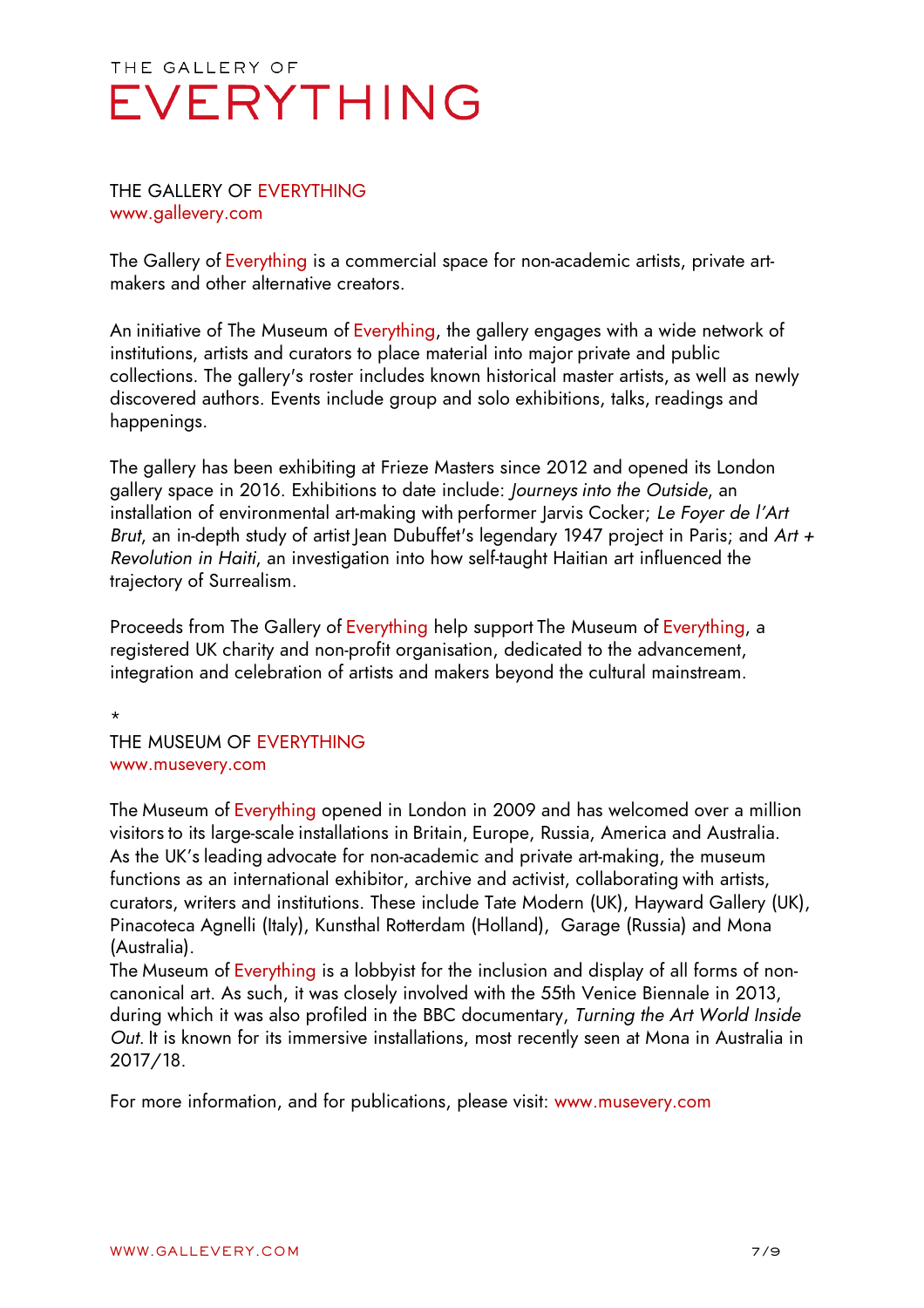#### **SELECTED IMAGES**



Marian Spore Bush



Augustin Lesage



Fleury-Joseph Crépin



Madge Gill



František Jaroslav Pecka

WWW.GALLEVERY.COM 8/9